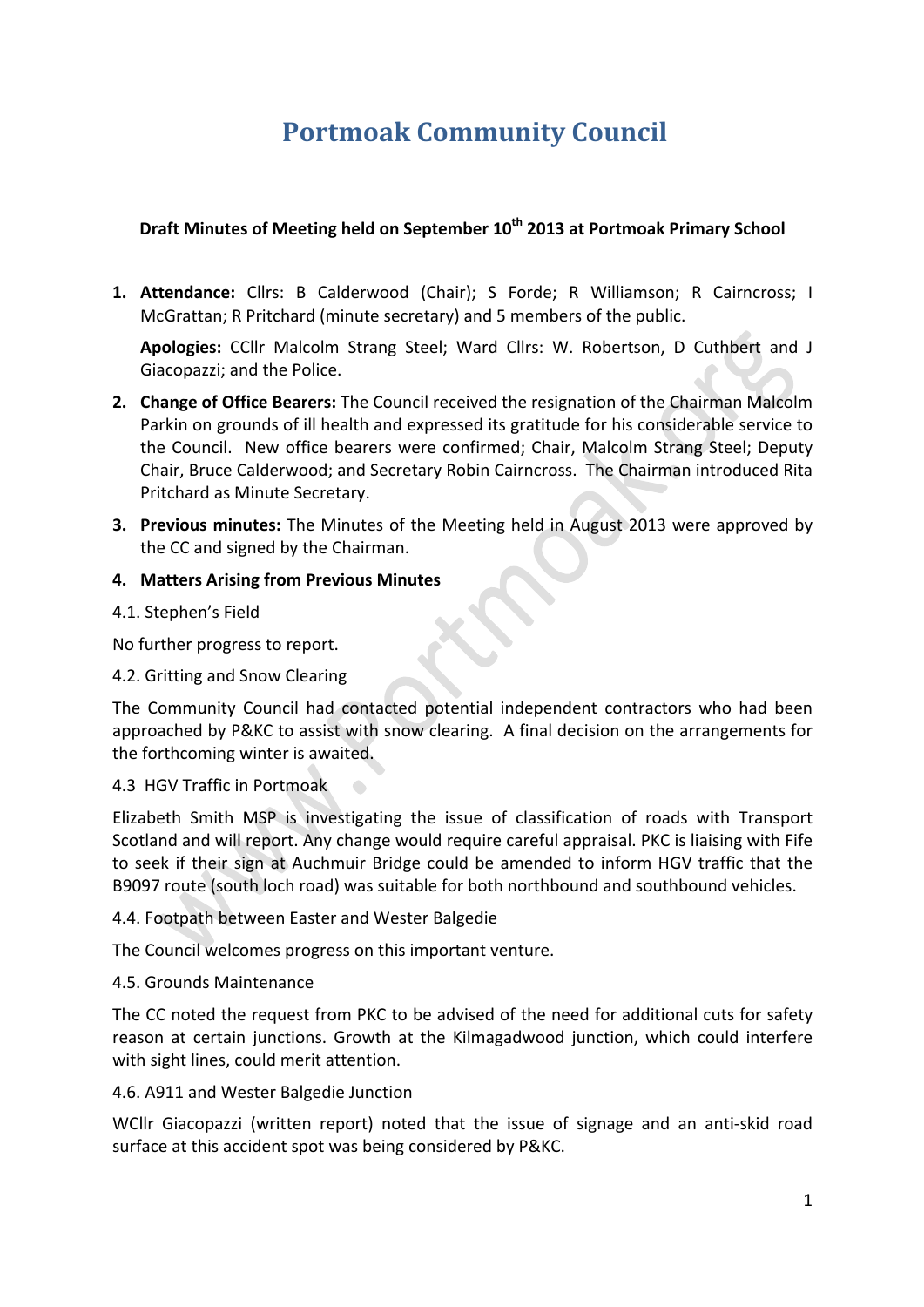## **5. Reports**

5.1 Police. The police apologised for non attendance. A written report was submitted. Key messages included the introduction of "Rural Watch" arrangements. For information on how to access the new arrangements, the website is www.neighbourhoodwatchscotland.co.uk then click join, select kinross-shire rural watch & select within 10 miles. The Council agreed to alert the police to concerns of the Kilmagadwood residents about the safety of the new junction on the A911 at Kilmagadwood.

#### 5.2 Treasurer

The Treasurer reported a balance of £663.75 in the General Account, and £815.82 in the Michael Bruce Way Account. Total £1,479.57 as at the end of August 2013.

#### 5.3. Planning

The CC had considered the following planning applications made to P&KC and had agreed not to make any objection:

13/01097/FLL Alterations, change of use and restoration of formal stable and cottage to form residential annex, Lynallan, Kinnesswood;

13/01312/FLL Extension to cattery and office, Causeway Cottage, Scotlandwell;

These decisions were those of the entire CC.

The CC notes and makes no comment on the 3 applications in retrospect:

13/00262/ADV; 1300263/ADV; and 13/00269/ADV for free standing advertisement boards and interpretation display panels.

The CC is currently considering;

13/01482/FLL Removal of conditions 2 and 3 (use of building and external storage) planning consent, 3 Middleburn Cottages, Kirkness Cardenden.

13/01425/FLL Modification of existing consent (10/00134/FLL) Change of house type (plot 2) and change of use from agricultural into garden ground, Land north of Kilmagadwood Cottage Scotlandwell. The Council agree that the information provided by P&KC on this application was not adequate. Further information would be sought and new date for concluding comments sought if necessary.

13/01543/FLL Erection of dwelling house - modification of (08/01803/FLL) change of house type, Balneathhill House, Easter Balgedie.

13/01185/ADV Display of two signs, Land 70 metres North East of Fairview house, Scotlandwell.

Local Deveoplment Plan.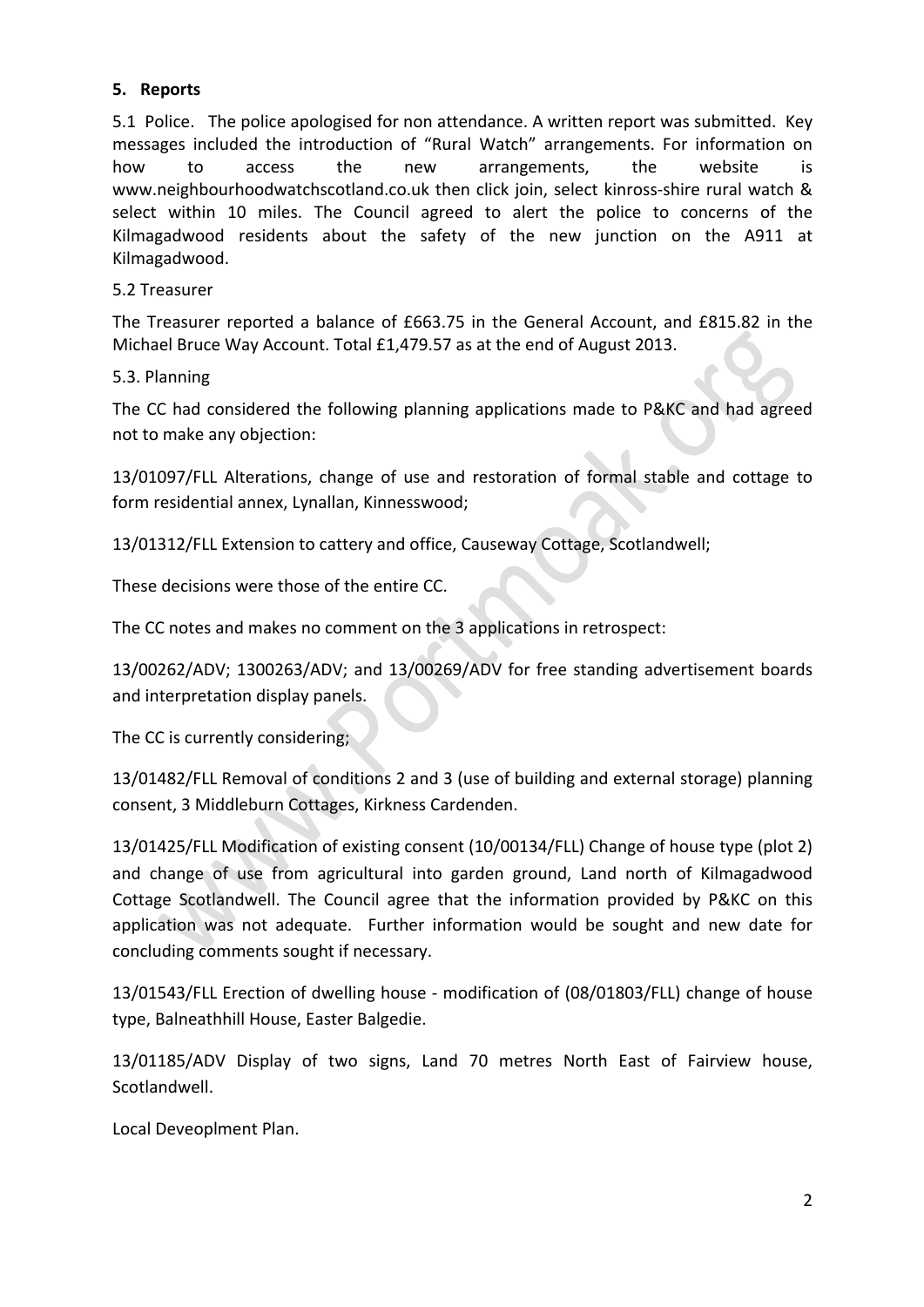The CC is considering 5 pieces of Supplementary Guidance as part of a consultation by P&KC.

The CC has investigated information from a resident that two new buildings appeared to have been erected, possibly without planning permission. Planning consents were in order.

The CC is pursing the position re planning consent when a permanent access from a field to a road is constructed by a landowner.

## Outh Muir Windfarm

The Council was mindful of the potential impact on the existing landscape and is considering whether to comment or not to both Fife and Perth and Kinross Councils. In the meantime the views of the community and of ward councillors would be welcome.

Kilmagadwood 

- 1. The CC noted that the matter of whether building should be halted pending resolution of planning conditions relating to the junction had been referred for legal opinion.
- 2. The CC will pursue clarity on landscaping and maintenance arrangements as they related to potentially redundant ground at the junction.
- 3. The CC noted concerns of residents regarding safety at the junction. It would relay these to the police and to P&KC.
- 4. The gradient before the junction. Potential concerns about this approach particularly in winter were acknowledged.

Developer contributions

The School has now written to PK&C about realising the developer contribution from Kilmagadwood. Cllr Giacopazzi is progressing the contribution for "the Green" at Scotlandwell.

#### 5.4 Roads

Good progress had been made on repairing sunken gulleys and in surfacing the B9097 (south loch road). The timing for completing the resurfacing work on the road would be explored.

Reinstatement of the antiskid surface post recent road works on the A911 approach to Auchmuir Bridge would be explored.

Damaged warning build-out bollards at both entrances to Kinnesswood would be reported.

Cllr Giacopzzi (written report) confirmed that reflectors on the Gullet Bridge and blind summit signs on the B9097 (south loch road) were in hand. The dangerous wall in Wester Balgedie and the collapsed wall on the entry to Kinnesswood would be raised with Cllr. Giacopazzi.

The missing Scotlandwell in Bloom award sign would be pursued.

A request for a pelican crossing on the South Loch road at Vane farm to assist disabled visitors was noted.

Concerns were raised once more about the risk to pedestrians from heavy vehicles on the narrow footpath along the A911 between the Church and Scotlandwell.